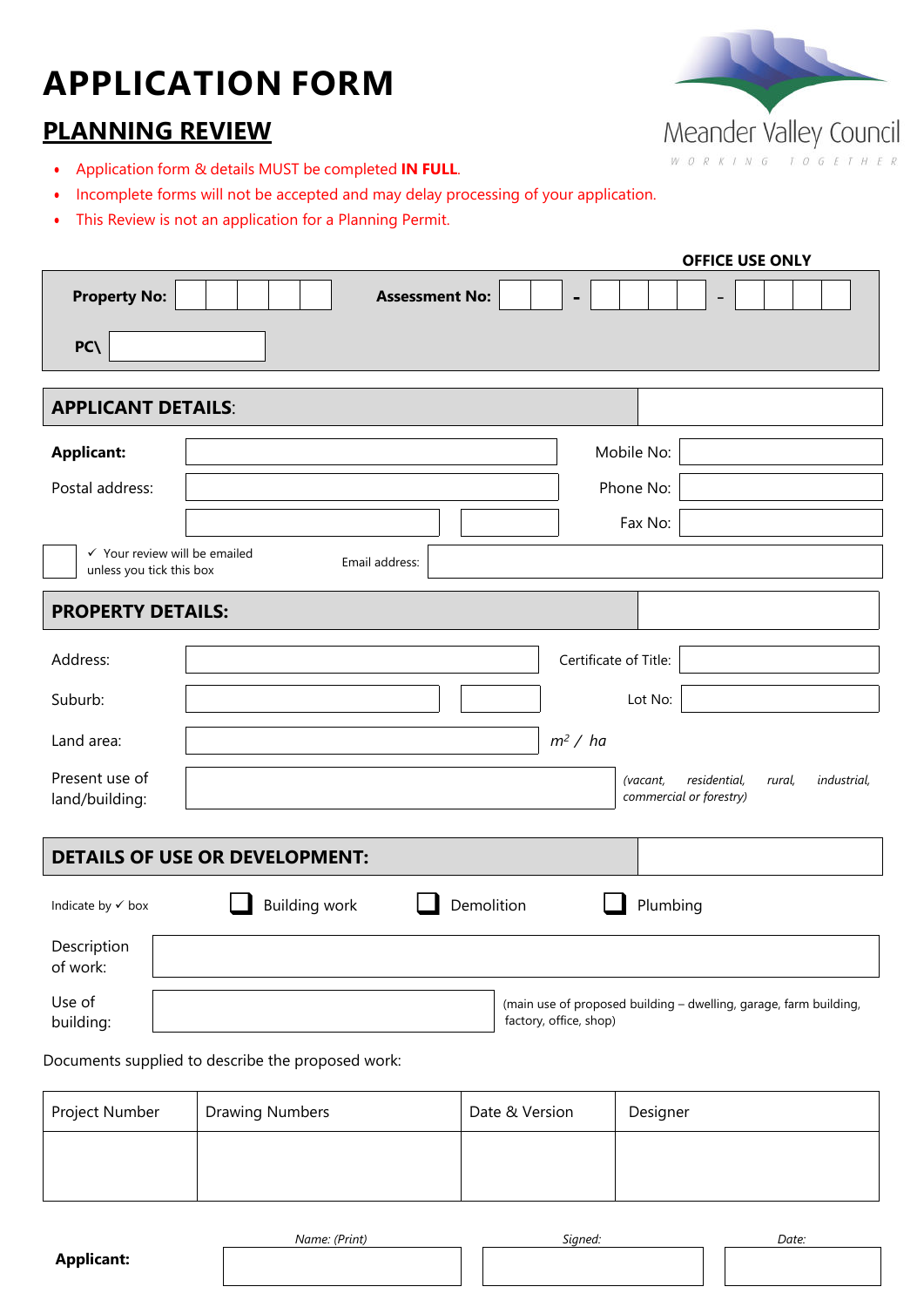| <b>What is a Planning Review?</b> |  |
|-----------------------------------|--|
|-----------------------------------|--|

A Land Use Planning Review is a formal written opinion provided by the Council in relation to –

- a) whether it considers a particular use in an existing building or proposed building or the carrying out of specific building, demolition or plumbing work for a new building or for alterations or additions to an existing building on a specific site will require a permit under the *Land Use Planning and Approvals Act 1993*
- b) whether it considers a particular use in an existing or proposed building or the carrying out of specific building, demolition or plumbing work for a new building or for alterations or additions to an existing building on a specific site will be consistent with the terms and conditions for a use or development described on a current land use planning permit granted under the *Land Use Planning and Approvals Act 1993* for that site; or
- c) whether it considers a particular use in an existing or proposed building or for specific building, demolition or plumbing work for a new building or for alterations or additions to an existing building on a specific site will be prohibited under the *Land Use Planning and Approvals Act 1993*

The Review is issued in relation to specific work on a specific site. It is not a general advice for how the *Tasmanian Planning Scheme - Meander Valley* applies in relation to the subject site or for whether a permit is required for a particular form of building work.

The Review is not a statutory document.

### **Why do I need a Planning Review?**

A Review may be required if it is proposed to carry out building, demolition or plumbing work under the *Building Act 2016* and the ability to perform such work or to obtain any required approval or permit for such work under that Act depends on whether there will be compliance to any applicable land use planning process or to an applicable compliance or permit requirement of the *Tasmanian Planning Scheme - Meander Valley.*

The Review may assist a relevant building services provider or a building practitioner who is performing the described work on the site specified to ensure the work will be compliant with any applicable requirement under the land use planning system.

#### **Is there a Fee?**

Yes. The fee for the 2021/22 financial year is \$80.00 per Review. If a Planning Permit is required Council will reduce your Planning Application fee by \$80.00.

#### **What information must be provided in an application?**

Complete and comprehensive information is necessary in order that the Council can understand what is proposed and how the land use planning processes and the *Tasmanian Planning Scheme - Meander Valley* may apply.

It is necessary to provide sufficient information to accurately identify the land on which the proposed use or development is to occur, and to fully describe both the proposed use and the proposed development.

A copy of the current Title Search must be provided.

All plans, specifications, and expert reports which have been provided to or which are required by your building designer or your building surveyor or building practitioner in relation to the proposed work must be provided, including detailed and dimensioned drawings identifying existing developments and all proposed demolition, building and plumbing work.

The opinion contained on the Review will rely entirely on the information provided.

#### **Is a Review the same as a Planning Permit?**